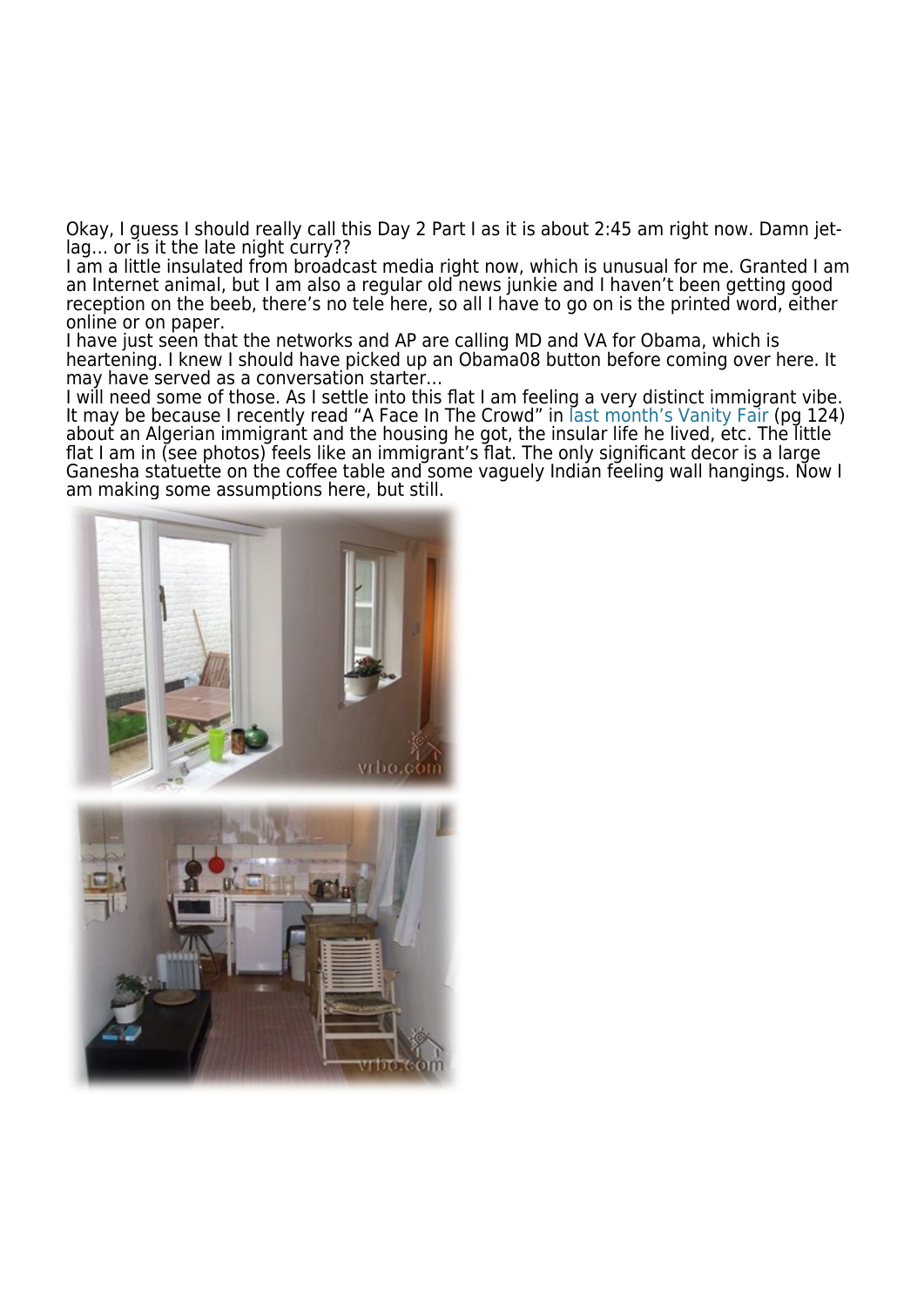

So I figured since the big papers I want to read, the Independent, Guardian and Telegraph are morning papers I would wait for the Wednesday issues before buying any. On the street there are people hawking the free rags, so I grabbed a copy of [thelondonpaper](http://www.thelondonpaper.com) and read it over curry last night. Its very cheeky, and features a lot of interaction with its readership, accepting and publishing text messages, email, etc. Here is a snapshot of what is on the minds of the locals:

Of course there is the fascination with the tragedy of Amy Winehouse and Pete Doherity (of Babyshambles) and their respective bouts with drink/drugs. This takes on an almost schizophrenic quality, however, as shown in these excerpts:

Amy Winehouse's mother has spoken of her pride at her daughter's Grammy success and her hopes that the troubled star is on "the road to recovery".

[London Life & News, Entertainment, Culture Events | thelondonpaper](http://www.thelondonpaper.com/cs/Satellite/london/news?packedargs=categoryId%3D1154957617969) This is paired in the same issue with a reader's comment:

**Tempting Amy**